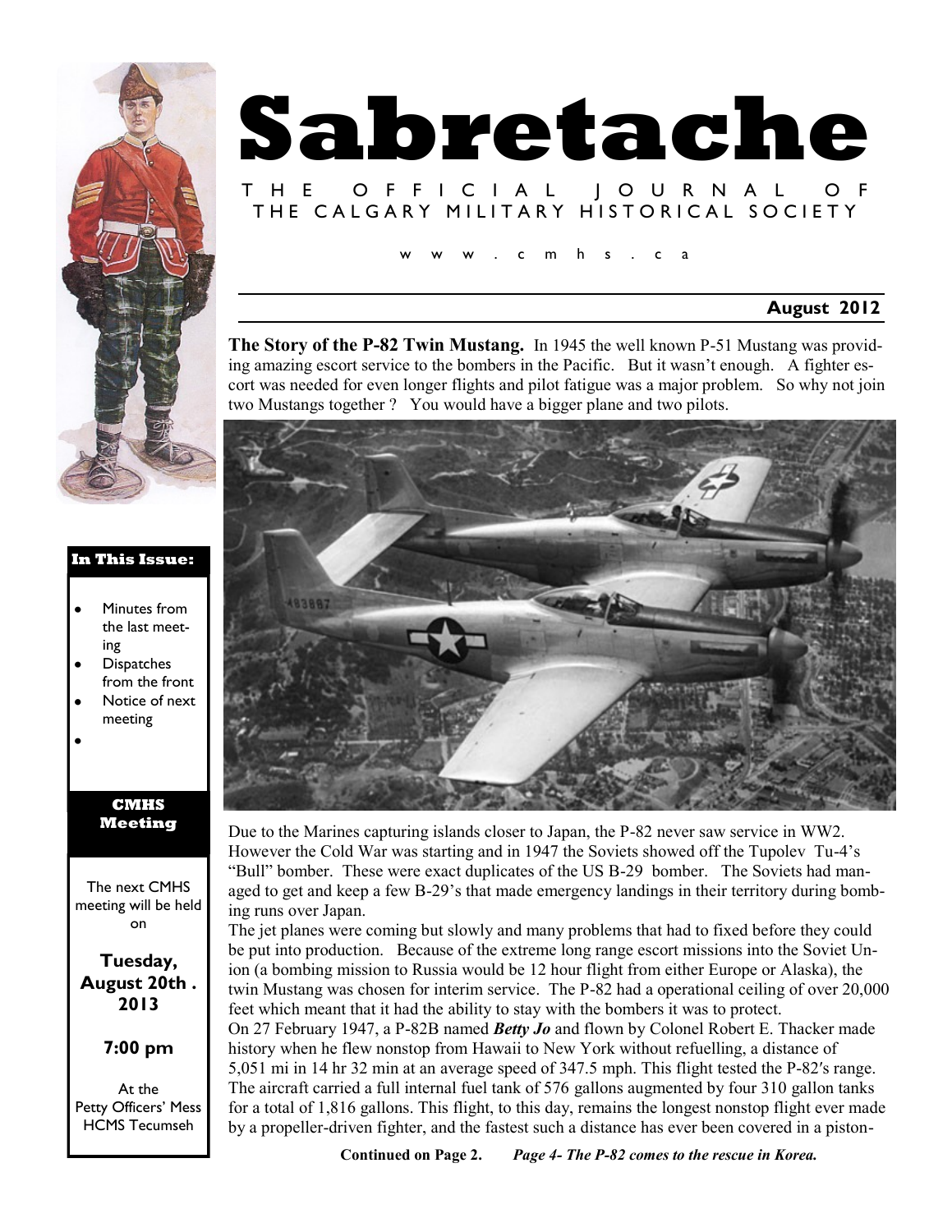# Sabretache PAGE 2 **PAGE 2** August 2013

THE OFFICIAL JOURNAL OF THE CALGARY MILITARY HISTORICAL SOCIETY

The CALGARY MILITARY HISTORICAL SOCIETY is a non-profit registered society which fosters the study of the military and the police, and the heritage of Canada, the British Empire, and the world as well as the preservation of military artifacts and records. The CMHS meets once every calendar month at:

> Petty Officers' Mess HMCS Tecumseh 1820 - 24th Street SW Calgary AB T2T 0G6

All are welcome to attend

## **Notice of Next Meeting**

The next CMHS meeting will be held on

# **Tuesday, August 20th, 2013 19:00 (7:00 pm)**

At the Petty Officers' Mess, HMCS Tecumseh.

Members are reminded that an offering of foodstuffs for the Legion Food Bank is considered your unofficial entrance fee to our regular scheduled meetings*.*

The unofficial agenda of this meeting will be:

- Introduction of guests, Minutes of last meeting  $\bullet$
- Correspondence, Membership report
- Treasurer's report, Old business / New business
- Break, Show & Tell

The President, David S would like to invite everyone to remain after the meeting for an informal time of fellowship.





**P-82 night fighter fitted with radar dome**

engine aircraft. "Betty Jo", an early model F-82B, used two Rolls Royce Merlin engines. This aircraft is now in the Air Force Museum in Dayton, Ohio. **Design changes.** Although the idea of mating two P-51 fuselages together seemed very simple, the P-82 became an entirely different aircraft. Longer range meant carrying more fuel which lead to a bigger fuselage. A bigger fuselage meant an higher weight. Higher weight meant that the wings and landing gear had to be stronger. It also required the control surfaces to be larger. In the end the final aircraft contained only about 20% of original P-51 parts.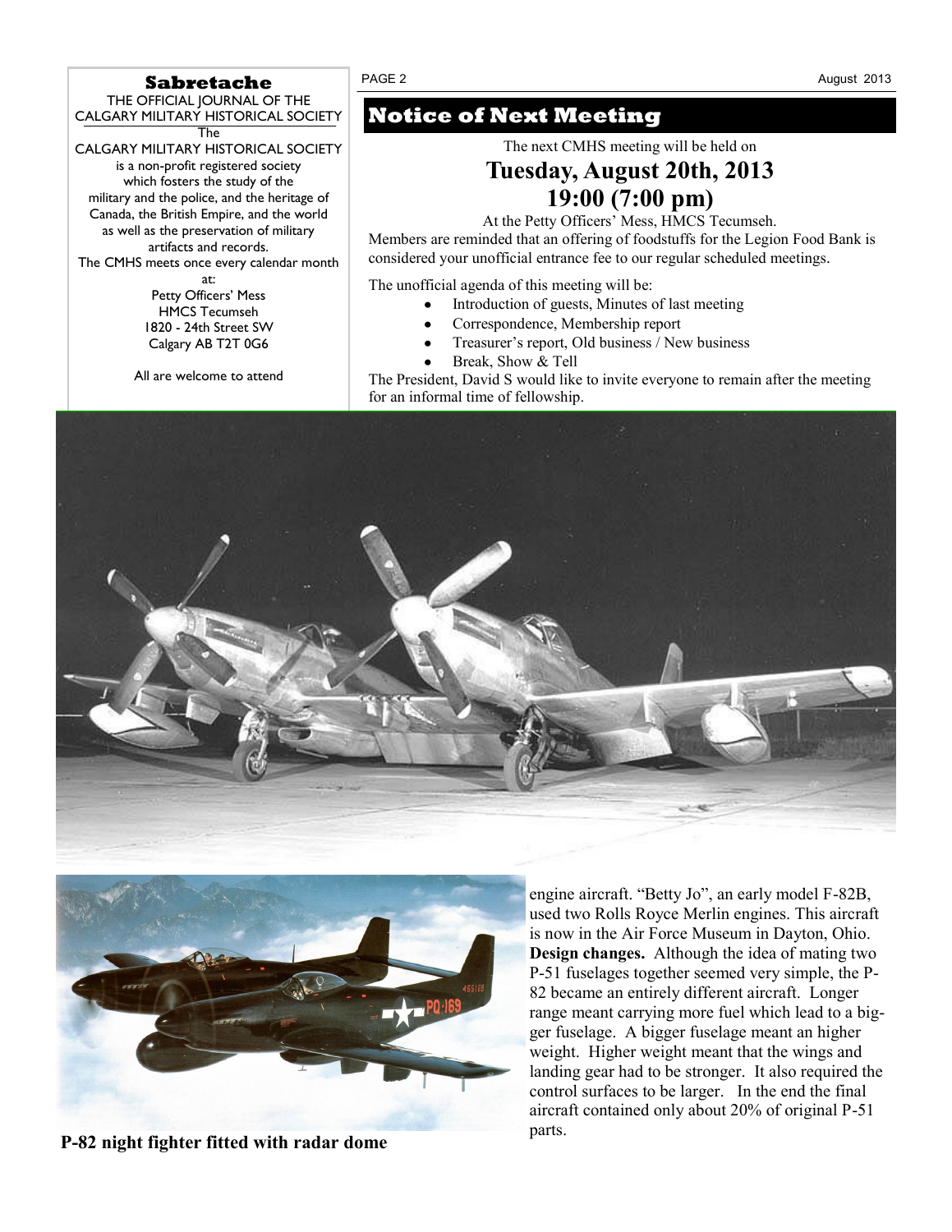## **Minutes of the last meeting**

Minutes of meeting held on July 16th, 2013 Meeting called to order by President David S. at 7:08 PM. A total of 19 members were in attendance and no guests. Minutes of last meeting were approved by Mike C. and Don S. Treasures Report. Treasurer Brian H. gives report and moves for acceptance. Seconded by Bob M and approved. Unanimously. Old Business. None New Business Pres. David S. - 2 web queries. One looking for service records and the second one from media . Disposal of unexploded ordinance found after floods in the Weasel Head area of Calgary. Looking for someone to interview at 7 am on radio . Mike C.—donations to club for auction. Break. Ticket raffle by Ticketmiester Neil. Many happy winners. Show and Tell. Mike C-Wedge Hat WW1 Bone and WW2 badge. Canadian Mounted Rifles QSA medal. Frame with multiple courses badges. Bob McP– WW1 German Medals. 1939045 RCAF canteen token. Dave L.-Story on HMS Victory. Book on Nelson's ships. Plans for model ship (Victory) Dave H.—Pin –RAF War Relief Society. Don S. Book on SAS. Roy Farhan included in book. Stories of him and his funeral. Allan Mck– Looking for Meccano sets for family members. Marjorie-Questions about military documents found in old house. Discussion follows and determination that they were not old and part or game. Documents are reproductions.. Barry E. –Officers Collar badges from 27th Light Horse. Badges from Corp of Military Staff Clerks. Martin– Report on Gettysburg visit. Over 18,000 re-enactors, 258 cannons and 4000 cavalry. Stories on people who participated. Floyd S.—Mint has issued Korean War and Special Service coins. Al D.-Storey on George Cohen-Yankee Doodle song , WW1 Received Congressional Medal of Honour. David G.– Copper badge from HMS Victory metal David S. –15 Light Horse Badges, Canadian Guides Officers badge, Sinking of Lusitania medal and more. Brain H.– Artic Star for cousin in Scotland. Motion to adjourn meeting. Floyd S. and seconded by Neil P.



**Military Collectors' Club of Canada** Annual Show and Convention, to be held at the Ramada Conference Centre 11834 Kingsway Ave. Edmonton August 17th, 9:30 AM— 5:00 PM, August 18th, 10:00 AM—4:00PM Over 100 display tables.

**Original P-51 Mustang**